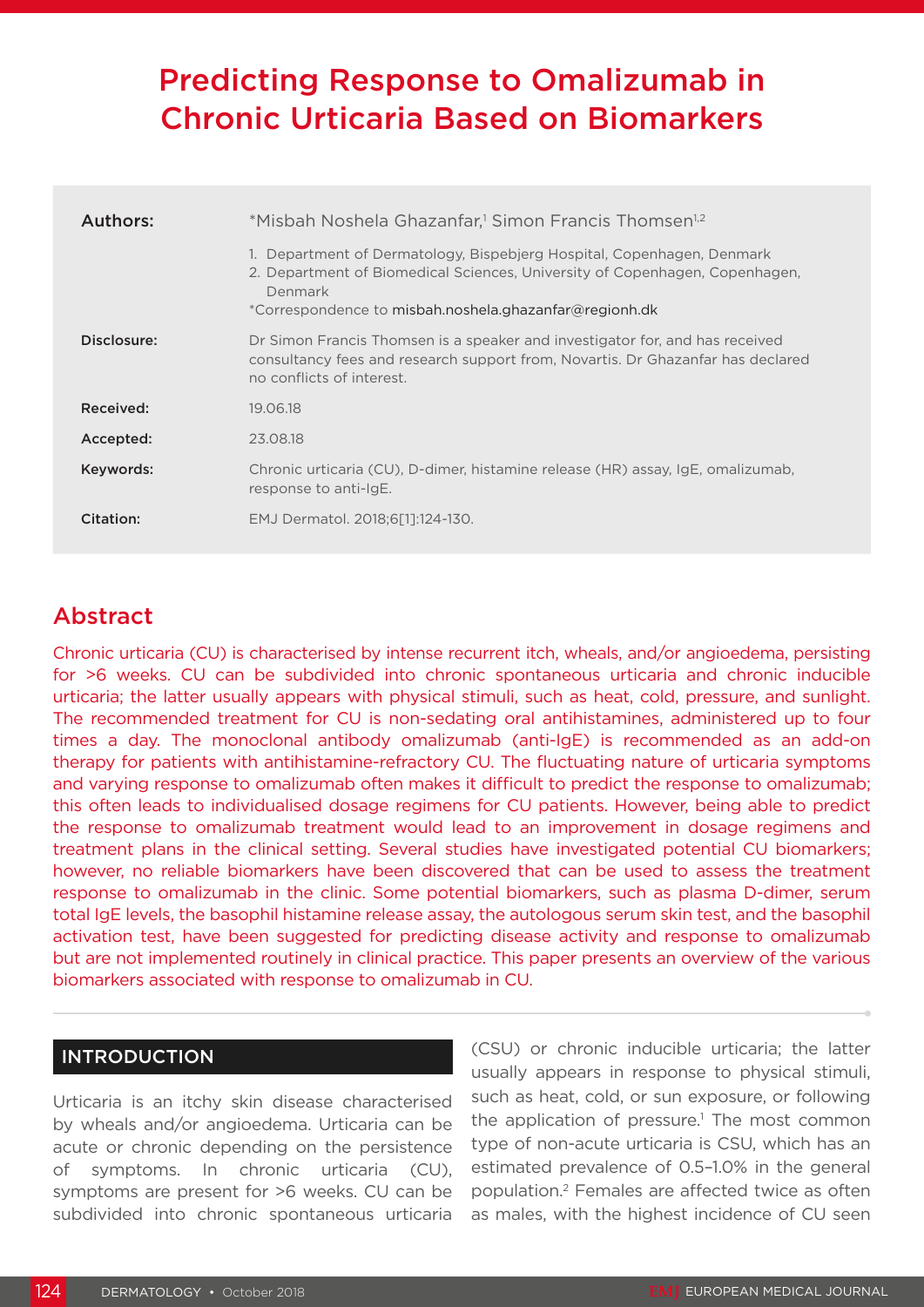in patients between the ages of 20 and 40 years; the average duration of CU is  $3-5$  years.<sup>2</sup> The recommended treatment for CU is oral non-sedating antihistamines, taken up to four times a day, while omalizumab is used in cases of antihistamine-refractory CU.1

Omalizumab is a humanised monoclonal antibody that inhibits the binding of IgE to the high-affinity receptor FcεRI on the surface of basophils and mast cells;<sup>3</sup> thus, omalizumab reduces the levels of free IgE and downregulates IgE receptors on these cells. This modulation of FcεRI receptors plays an active role in the clinical management of CU with omalizumab. However, the fluctuating nature of urticaria symptoms and the varying effect of omalizumab often makes it difficult to predict the course of treatment. Some biomarkers have been associated with response to omalizumab in the clinical setting and this review presents an overview of these available biomarkers.

## TREATMENT OF CHRONIC URTICARIA WITH OMALIZUMAB

Several clinical studies have established that omalizumab significantly reduces urticaria symptoms in CU patients.<sup>4-7</sup> Furthermore. omalizumab reduces the need for additional medication, improves patient quality of life, and reduces the number of days of urticaria symptoms.<sup>8</sup> Real-world studies of antihistaminerefractory patients with CU treated with omalizumab have reported similar observations as randomised clinical trials in terms of the efficacy and safety of omalizumab.<sup>9</sup>

The recommended dose of omalizumab is 300 mg every 4 weeks and around 65% of patients experience a complete or almost complete response.4-7 Most patients experience flare-ups if administration of omalizumab is delayed by >30 days.<sup>10</sup> Although omalizumab has a significant effect on urticaria symptoms, patient response patterns vary; fast responders experience a response within 2–4 weeks after initiating treatment, while some patients experience a slower response, which is seen 12–16 weeks after initiation of treatment. Therefore, it is recommended that omalizumab treatment is continued for at least 6 months before considering other options.<sup>11</sup> However,

no formal recommendation for the tapering or optimisation of omalizumab treatment exists when symptoms are well-controlled or reoccur. Nevertheless, in the case of symptom reduction, prolonging treatment intervals has been suggested in a treatment algorithm.<sup>12</sup> Relapse of urticaria symptoms is often seen 2–8 weeks after the last injection of omalizumab; in such cases, retreatment with omalizumab has obtained good results.13 The most commonly reported adverse effects with omalizumab are headache, injection site itch and redness, and nausea.<sup>4-7</sup> No severe adverse effects or complications to omalizumab have been reported.

Assessment of response to omalizumab treatment is usually based on overall physician assessment or validated patient-reported outcomes (PRO),<sup>14</sup> such as Urticaria Activity Score in the past week (UAS7), which prospectively documents the intensity of itch and number of wheals daily on a scale from 0 (none) to 3 (severe) for 7 days. A UAS7 score ≥28 (score range: 0–42) indicates severe disease activity, while a UAS7 score ≤6 indicates well-controlled disease. The minimal clinical difference in UAS7 is equivalent to 10 points.<sup>15,16</sup> Urticaria Control Test (UCT) is a retrospective questionnaire (score range: 0–16) that assesses disease control in the last 4 weeks. A score ≤11 indicates poor disease control, while a score ≥12 indicates well-controlled disease.<sup>17</sup> The minimal clinical change in UCT is 3 points.<sup>18</sup> Other PRO, such as Dermatology Life Quality Index (DLQI) and Chronic Urticaria Quality of Life Questionnaire (CU-QoL), are used to evaluate the impact of CU on the quality of life of the patient.<sup>19,20</sup> These validated scores are of great value when monitoring urticaria patients, but a major disadvantage is that the scoring systems are subjective.

### BIOMARKERS AND RESPONSE TO OMALIZUMAB IN CHRONIC URTICARIA

The fluctuating nature of CU symptoms and the varying response to omalizumab often leads to individualised dosage regimens for CU patients, making it difficult to predict response to treatment. Predicting omalizumab treatment response and changes in disease activity or severity would contribute to the development of a consensus treatment algorithm for clinical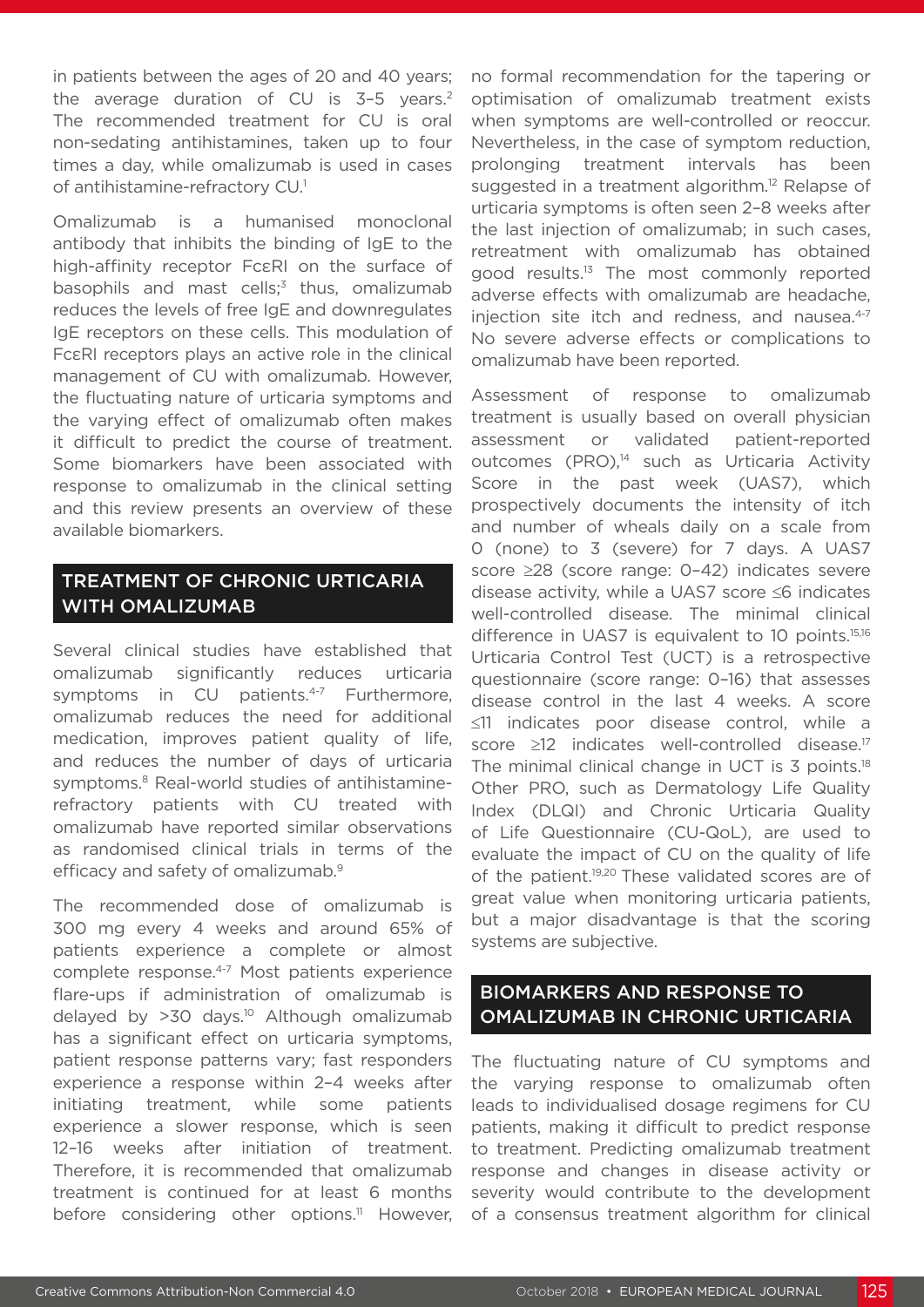use and work as an objective follow-up tool for patients with fluctuating disease activity.14 Potential biomarkers for CU have been investigated in several studies (Table 1);21-28 however, there are currently no reliable biomarkers that can be used to assess the treatment response to omalizumab in the clinic. Some studies have suggested potential biomarkers, such as D-dimer, IgE levels, and the basophil histamine release (HR) assay, for predicting disease activity and response to omalizumab; however, none of these are currently implemented routinely in clinical practice.<sup>14,29</sup>

#### OMALIZUMAB AND AUTOIMMUNITY

One of the most frequent causes of CU is thought to be autoimmunity. Autoantibodies against the high-affinity IgE receptor or to autoantigens have been described as possible causes for CU;<sup>1</sup> however, the pathological mechanism is not completely understood. Several laboratory tests can be used to measure autoimmunity in CU such as the basophil HR assay, autologous serum skin test (ASST), and basophil activation test (BAT). A positive basophil HR assay is often linked to autoimmune CU, treatment response, and disease activity in CU patients, $30$  and is defined as when HR from stimulated and unstimulated cells is >16.5% in both children and adults.<sup>31</sup>

A retrospective Danish study<sup>21</sup> included 154 antihistamine-refractory CU patients from 2010–2014 and showed that a larger fraction of patients with a negative basophil HR assay had a complete or almost complete response to omalizumab compared to patients with a positive HR assay (77.3% versus 27.3%; p<0.01). However, in a 6-month prospective study of 117 CSU patients treated with omalizumab, the HR assay result was not predictive for omalizumab response measured with various PRO (UAS7, UCT, and DLQI).<sup>32</sup> In addition, other patientspecific factors such as age, sex, duration of symptoms, presence of angioedema, ethnicity, and previous use of antihistamines and immunosuppressant drugs were not significantly associated with response to omalizumab.<sup>32</sup>

In a German study of 64 CSU patients refractory to oral antihistamines, the authors investigated the relationship between the urticaria HR assay and response to omalizumab.<sup>22</sup> All patients were treated with 300 mg every 4 weeks and the follow-up time was 12 weeks. A total of 56 patients responded to omalizumab and 8 patients were unresponsive at Week 12. A response to omalizumab within 8 days was classified as fast (n=39), while a response after 8 days was classified as slow (n=17). Excluding one patient among the fast responders who had a positive urticaria HR assay, it was seen that patients with a positive urticaria HR assay only responded to omalizumab after the second injection and thus a slower response to treatment was seen; the median response time in patients with a positive urticaria HR assay was 29 days compared to 2 days in patients with a negative HR assay.<sup>22</sup> These observations indicated that having a positive urticaria HR assay may be predictive of a slow response to omalizumab.22

Table 1: Biomarkers associated with response to omalizumab in chronic urticaria.

| Study                                                                                                        | <b>Biomarker</b>     | Prediction of response                                                                                                                      |
|--------------------------------------------------------------------------------------------------------------|----------------------|---------------------------------------------------------------------------------------------------------------------------------------------|
| Ghazanfar et al., <sup>21</sup> 2016<br>Gericke et al., <sup>22</sup> 2017                                   | Basophil<br>HR assay | Positive urticaria HR assay predicts a slower response to omalizumab.                                                                       |
| Kolkhir et al., <sup>23</sup> 2018                                                                           | ASST                 | Positive ASST is related to a delayed response to omalizumab.                                                                               |
| Palacios et al., <sup>24</sup> 2016                                                                          | <b>BAT</b>           | Negative BAT is associated with a better response to omalizumab.                                                                            |
| Cugno et al., <sup>25</sup> 2018<br>Straesser et al., <sup>26</sup> 2017<br>Ertas et al., <sup>27</sup> 2017 | <b>IgE</b>           | High IgE levels before treatment predict a faster response to omalizumab<br>but a faster relapse of symptoms after discontinuing treatment. |
| Cugno et al., <sup>25</sup> 2018<br>Asero et al., <sup>28</sup> 2017                                         | D-dimer              | High D-dimer levels before treatment are associated with a better<br>response to omalizumab.                                                |

ASST: autologous serum skin test; BAT: basophil activation test; HR: histamine release.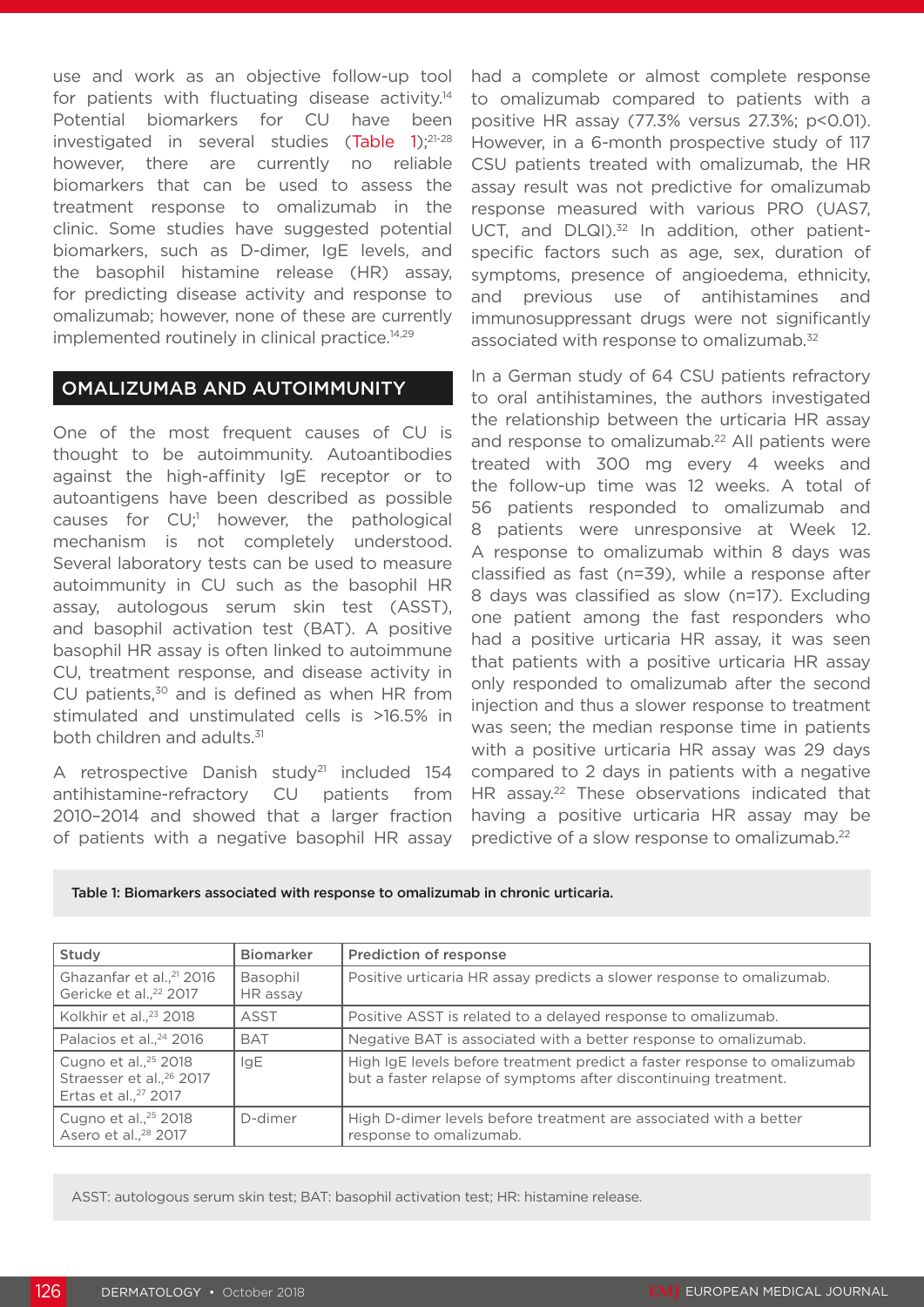The ASST is also associated with autoimmune CU and response to omalizumab. In the aforementioned German study,<sup>22</sup> an ASST was performed in 51 CSU patients. It was seen that CSU patients with a positive ASST responded slower to omalizumab treatment compared to patients with a negative ASST. A total of 33 patients were fast responders and 13 responded slowly to treatment. Of these 13 patients, 10 had a positive ASST. Additionally, a significant association was seen between a positive ASST and a positive basophil HR assay. ASST positivity has also been linked to higher levels of C-reactive protein (CRP) in urticaria patients. No studies specifically investigating CRP levels and response to omalizumab have been performed; however, CRP levels are often significantly higher among antihistamine-refractory patients and have therefore been linked to non-responsiveness to antihistamines.23 Contrary to this, a prospective study from Korea that included 75 CSU patients reported that ASST positivity was a significant predictor for well-controlled CU.33

Basophil activation, quantified by flow cytometry, has also been suggested as a potential biomarker for severity of CU and the success of omalizumab treatment. Most studies have used CD63 or CD203c as markers for effective basophil activation. In a recent study from Spain, 139 patients with CSU were included to assess the diagnostic usefulness of BAT in combination with ASST in CSU disease activity.<sup>34</sup> It was observed that a positive BAT was significantly associated with a positive ASST; however, a positive ASST was not associated with positive BAT in the same way. $34$  In another study of 41 CU patients, it was seen that a lack of upregulated CD203c correlated with clinical response to omalizumab. Thus, a negative BAT might be predictive of a positive response to omalizumab.<sup>24</sup>

In summary, positive autoimmunity tests such as the basophil HR assay, ASST, or BAT might be predictive of a poorer response to omalizumab in CU patients.

#### OMALIZUMAB AND IGE

It is becoming increasingly clear that IgE-mediated autoallergy and IgG-mediated autoimmunity contribute to the pathogenesis of CU; however, there are still many aspects

of the disease that need to be explained.<sup>35</sup> Recent studies have shown that patients with IgG autoantibody-mediated CSU experienced a slow response to omalizumab compared to patients with IgE autoantibody-mediated CSU.35 Omalizumab is an anti-IgE that reduces the free level of IgE and downregulates IgE receptors on basophils and mast cells. Therefore, it is acceptable to consider IgE as a potential predictor for response to omalizumab. Serum total IgE is, on average, elevated in patients with CU.30

In a recent German study of 113 (74 females) antihistamine-refractory CSU patients,<sup>36</sup> IgE levels were investigated before and after treatment with omalizumab. All patients were treated with 300 mg omalizumab every 4 weeks and clinical response was evaluated with UAS7. At Week 12, 43 patients showed complete response, 55 showed partial response, and 15 patients showed no response to omalizumab. High disease activity and presence of angioedema were more common in the non-responders. Furthermore, it was seen that non-responders had lower IgE levels at baseline and similar observations were made in other studies.25,26 A two-fold increase in IgE levels from baseline to 4-week follow-up was also shown in complete and partial responders; hence, higher levels of IgE after treatment with omalizumab were associated with greater reduction of disease activity at follow-up. Additionally, it was seen that patients with higher levels of IgE at baseline also experienced faster relapse of urticaria symptoms after discontinuing omalizumab treatment.27 Higher levels of IgE in patients prior to treatment with omalizumab can be used as a predictor of almost complete or complete responders.

#### OMALIZUMAB AND D-DIMER

In some CSU patients, activation of the coagulation cascade, specifically the tissue factor pathway, is observed, and studies have shown that D-dimer is related to disease activity in CU patients due to the activation of this cascade.<sup>25</sup> D-dimer is a fibrin degradation product and its presence reflects the expression of tissue factor by eosinophils, the activation of the coagulation cascade, and thrombin generation. Thrombin generation increases the permeability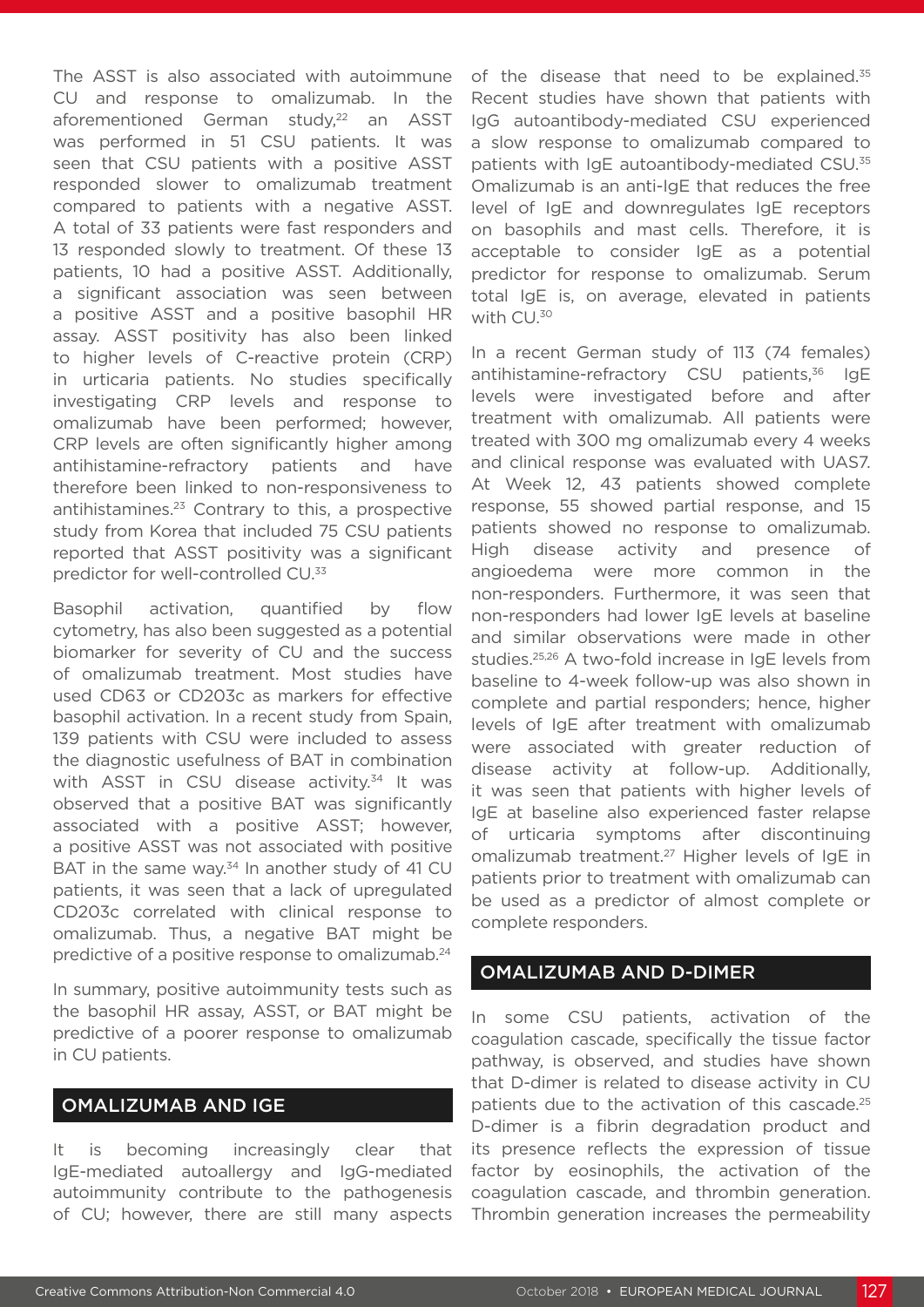and induces degranulation of mast cells, while eosinophil activation increases plasma levels of D-dimer.<sup>37</sup> Elevated D-dimer levels are often associated with refractory disease and poor response to antihistamine treatment in CU.38

It is also reported that D-dimer levels correlate with UAS7<sup>39</sup> and some studies have indicated that D-dimer is associated with response to omalizumab therapy. One study from Italy investigated D-dimer levels before and after treatment with omalizumab in 25 CSU patients with severe disease activity.<sup>25</sup> Cugno et al.<sup>28</sup> reported that baseline D-dimer levels were significantly lower in non-responders compared to partial and complete responders. In another recent study from Italy, $28$  32 antihistaminerefractory CU patients were treated with 300 mg omalizumab every 4 weeks for 3 months. A total of 75% of the patients reported a complete response to omalizumab. D-dimer levels were elevated in almost 60% of the patients and most of the patients with elevated D-dimer levels experienced complete response to omalizumab. Furthermore, an increase in D-dimer levels after administration of omalizumab was seen among non-responders.<sup>28</sup> These studies indicate that elevated levels of D-dimer before treatment are associated with better response to omalizumab compared to patients with lower levels of D-dimers.

#### **DISCUSSION**

Although there is little literature investigating potential biomarkers associated with response to omalizumab in CU, the available studies suggest that several biomarkers used in clinical practice, such as the basophil HR assay, ASST, BAT, serum levels of IgE, and plasma D-dimer levels, are all associated with response to omalizumab in CU patients. For example, some studies have suggested that a positive urticaria HR assay is a marker of autoimmunity in CU and might be useful for predicting a less favourable treatment response to omalizumab.22,30 In contrast, a positive urticaria HR assay has also been associated with frequent spontaneous remission of CSU at 12 months and severe disease activity at onset.<sup>40</sup> It has also been observed that a positive ASST, another marker of autoimmunity in CU, is predictive of a slow response to omalizumab.<sup>22</sup> However, in one study ASST was described as a potential predictor for well-controlled CU.<sup>33</sup> Furthermore, a positive BAT has been associated with poor response to omalizumab.24,34

It has been suggested that high baseline levels of serum total IgE are linked to a favourable response to omalizumab but also to faster relapse of symptoms after discontinuing treatment with omalizumab compared to patients with low IgE levels before treatment.<sup>25,26</sup> Low levels of D-dimer before treatment were seen among non-responders to omalizumab, while elevated levels of D-dimer before treatment seem to be predictive of a positive response to omalizumab in CU patients.28

Recently, comprehensive proteomic profiling extending beyond single serological biomarkers has gained increasing popularity in possibly predicting disease activity and treatment response in CU. A recent study from Korea investigated differentially expressed proteins in the sera of CSU patients with positive (n=3) and negative (n=3) ASST and the correlation with disease control.41 In the ASST-positive group, the investigators identified seven upregulated proteins (apolipoprotein E-precursor, apolipoprotein J/clustrin, haptoglobulin, α-1-acid, glycoprotein, dynein heavy chain 8, and 8 albumin-like protein) and five downregulated proteins (two cleaved antichymotrypsins, plectin, polycomb protein SCMH1 isoform f, and α-1-ßglycoprotein). Furthermore, the immunoassay of serum clusterin involved in cytoprotection against oxidants in ASST-positive and ASST-negative patients disclosed that clusterin levels were significantly higher in patients with ASST positivity compared to patients with negative ASST. It was seen that patients with higher levels of clusterin responded better to antihistamine treatment.<sup>41</sup>

Furthermore, autoallergic mechanisms in CU have been suggested because of the efficacy of omalizumab and increased levels of IgE in CU patients. In a German study, $42$  autoallergic targets of IgE were investigated in 1,062 CSU patients. Although >200 IgE autoantibodies were identified in CSU patients, it was noted that only IgE autoantibodies to IL-24 were found in all CSU patients. In these patients, IL-24 was associated with HR, disease activity, and reduced basophil count.42 Thus, the presence of IL-24 and elevated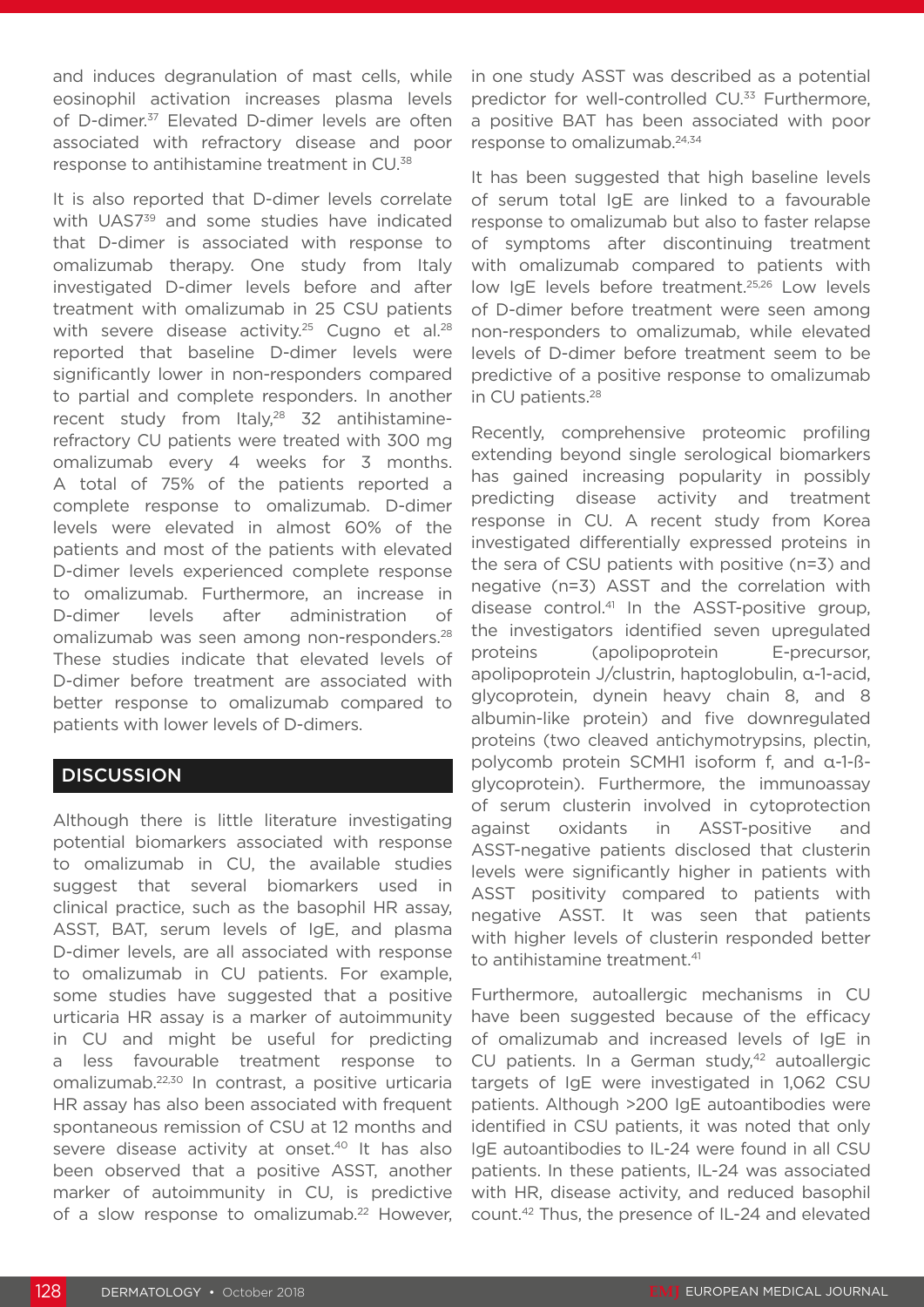levels of clusterin might be useful in predicting all show some usefulness in predicting treatment response to omalizumab treatment in CU patients; however, more studies are needed to investigate this further before it can be translated into clinical practice.

#### **CONCLUSION**

In conclusion, the basophil HR assay, ASST, BAT, serum levels of IgE, and plasma D-dimer levels

response to omalizumab in CU; however, they are not used regularly in daily clinical practice in all centres mainly because of the low-quality evidence in favour of their use. Future clinical studies are needed to identify new biomarkers in CU and provide evidence for their usefulness as tools in the management of CU in clinical practice.

#### References

- Zuberbier T et al. The EAACI/ GA2LEN/EDF/WAO guideline for the definition, classification, diagnosis and management of urticaria. The 2017 revision and update. Allergy. 2018;12(10):3218-21.
- 2. Maurer M et al. Unmet clinical needs in chronic spontaneous urticaria. A GA2LEN task force report. Allergy Eur J Allergy Clin Immunol. 2011;66(3):317-30.
- 3. Büyüköztürk S et al. Omalizumab markedly improves urticaria activity scores and quality of life scores in chronic spontaneous urticaria patients: A real life survey. J Dermatol. 2012;39(5):439-42.
- 4. Kaplan A et al. Omalizumab in patients with symptomatic chronic idiopathic/spontaneous urticaria despite standard combination therapy. J Allergy Clin Immunol. 2013;132(1):101-9.
- 5. Saini SS et al. Efficacy and safety of omalizumab in patients with chronic idiopathic/spontaneous urticaria who remain symptomatic on h 1 antihistamines: A randomized, placebo-controlled study. J Invest Dermatol. 2015;135(1):67-75.
- 6. Maurer M et al. Efficacy and safety of omalizumab in patients with chronic urticaria who exhibit IgE against thyroperoxidase. J Allergy Clin Immunol. 2011;128(1):202-9.
- 7. Maurer M et al. Omalizumab for the treatment of chronic idiopathic or spontaneous urticaria. N Engl J Med. 2013;368(10):924-35.
- 8. Finlay AY et al. Omalizumab substantially improves dermatologyrelated quality of life in patients with chronic spontaneous urticaria. J Eur Acad Dermatol Venereol. 2017;31(10):1715-21.
- 9. Ghazanfar MN, Thomsen SF. Omalizumab for chronic urticaria: Aftermarket reports of efficacy and side effects. Curr Dermatol Rep. 2017;6(2):48-54.
- 10. Tontini C et al. Omalizumab in chronic spontaneous urticaria:

Patient-tailored tapering or planned discontinuation? Ann Allergy, Asthma Immunol. 2015;115(2):147-8.

- 11. Ferrer M et al. Expert opinion: Defining response to omalizumab in patients with chronic spontaneous urticaria. Eur J Dermatology. 2017;27(5):455-63.
- 12. Uysal P et al. An algorithm for treating chronic urticaria with omalizumab: Dose interval should be individualized. J Allergy Clin Immunol. 2014;133(3):914-5.e2.
- 13. Metz M et al. Retreatment with omalizumab results in rapid remission in chronic spontaneous and inducible urticaria. JAMA Dermatology. 2014;150(3):288-90.
- 14. Giménez-Arnau AM et al. Clinical management of urticaria using omalizumab: The first licensed biological therapy available for chronic spontaneous urticaria. J Eur Acad Dermatology Venereol. 2016;30(Suppl 5):25-32.
- 15. Weller K et al. Clinically relevant outcome measures for assessing disease activity, disease control and quality of life impairment in patients with chronic spontaneous urticaria and recurrent angioedema. Curr Opin Allergy Clin Immunol. 2015;15(3):220-6.
- 16. Mathias SD et al. Evaluating the minimally important difference of the urticaria activity score and other measures of disease activity in patients with chronic idiopathic urticaria. Ann Allergy, Asthma Immunol. 2012;108(1):20-4.
- 17. Kulthanan K et al. Validity, reliability and interpretability of the Thai version of the urticaria control test (UCT). Health Qual Life Outcomes. 2016;14(1):1-9.
- 18. Weller K et al. Clinical measures of chronic urticaria. Immunol Allergy Clin North Am. 2017;37(1):35-49.
- 19. Kulthanan K et al. Minimal clinical important difference (MCID) of the Thai chronic urticaria quality of life questionnaire (CU-Q2oL).

Asian Pacific J Allergy Immunol. 2016;34(2):137-45.

- 20. Basra MKA et al. The Dermatology Life Quality Index 1994-2007: A comprehensive review of validation data and clinical results. Br J Dermatol. 2008;159(5):997-1035.
- 21. Ghazanfar MN et al. Effectiveness and safety of omalizumab in chronic spontaneous or inducible urticaria: Evaluation of 154 patients. Br J Dermatol. 2016;175(2):404-6.
- 22. Gericke J et al. Serum autoreactivity predicts time to response to omalizumab therapy in chronic spontaneous urticaria. J Allergy Clin Immunol. 2017;139(3):1059-61.e1.
- 23. Kolkhir P et al. C-reactive protein is linked to disease activity, impact, and response to treatment in patients with chronic spontaneous urticaria. Allergy. 2018;73(4):940-8.
- 24. Palacios T et al. Lack of basophil CD203c-upregulating activity as an immunological marker to predict response to treatment with omalizumab in patients with symptomatic chronic urticaria. J Allergy Clin Immunol Pract. 2016;4(3):529-30.
- 25. Cugno M et al. IgE and D-dimer baseline levels are higher in responders than non-responders to omalizumab in chronic spontaneous urticaria. Br J Dermatol. 2018. [Epub ahead of print].
- 26. Straesser MD et al. Serum IgE as an immunological marker to predict response to omalizumab treatment in symptomatic chronic urticaria. J Allergy Clin Immunol Pract. 2017;6(4):1-4.
- 27. Ertas R et al. Increased IgE levels are linked to faster relapse in patients with omalizumabdiscontinued chronic spontaneous urticaria. J Allergy Clin Immunol. 2017;140(6):1749-51.
- 28. Asero R et al. D-dimer plasma levels parallel the clinical response to omalizumab in patients with severe chronic spontaneous urticaria. Int